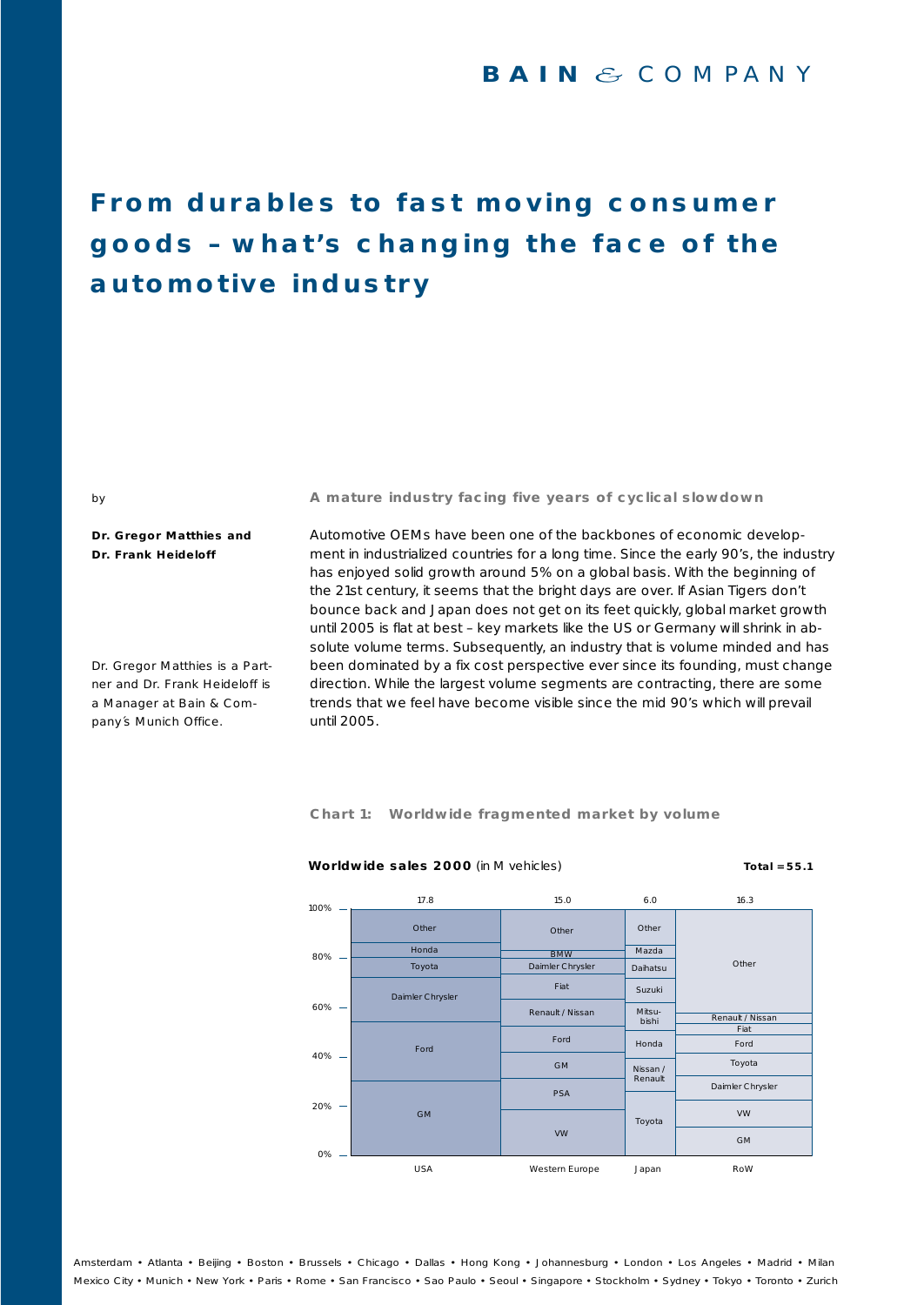#### **Worldwide sales 2000** (in US\$ B) **Total = 823**



**Chart 2**

**Premium growth strong** 

**in Germany**



#### **Total volume Germany**





#### **Pre-tax ROS in %** (4 year average) **1997 -2000**





#### **Chart 4:**

**Premium share of sales key profit driver**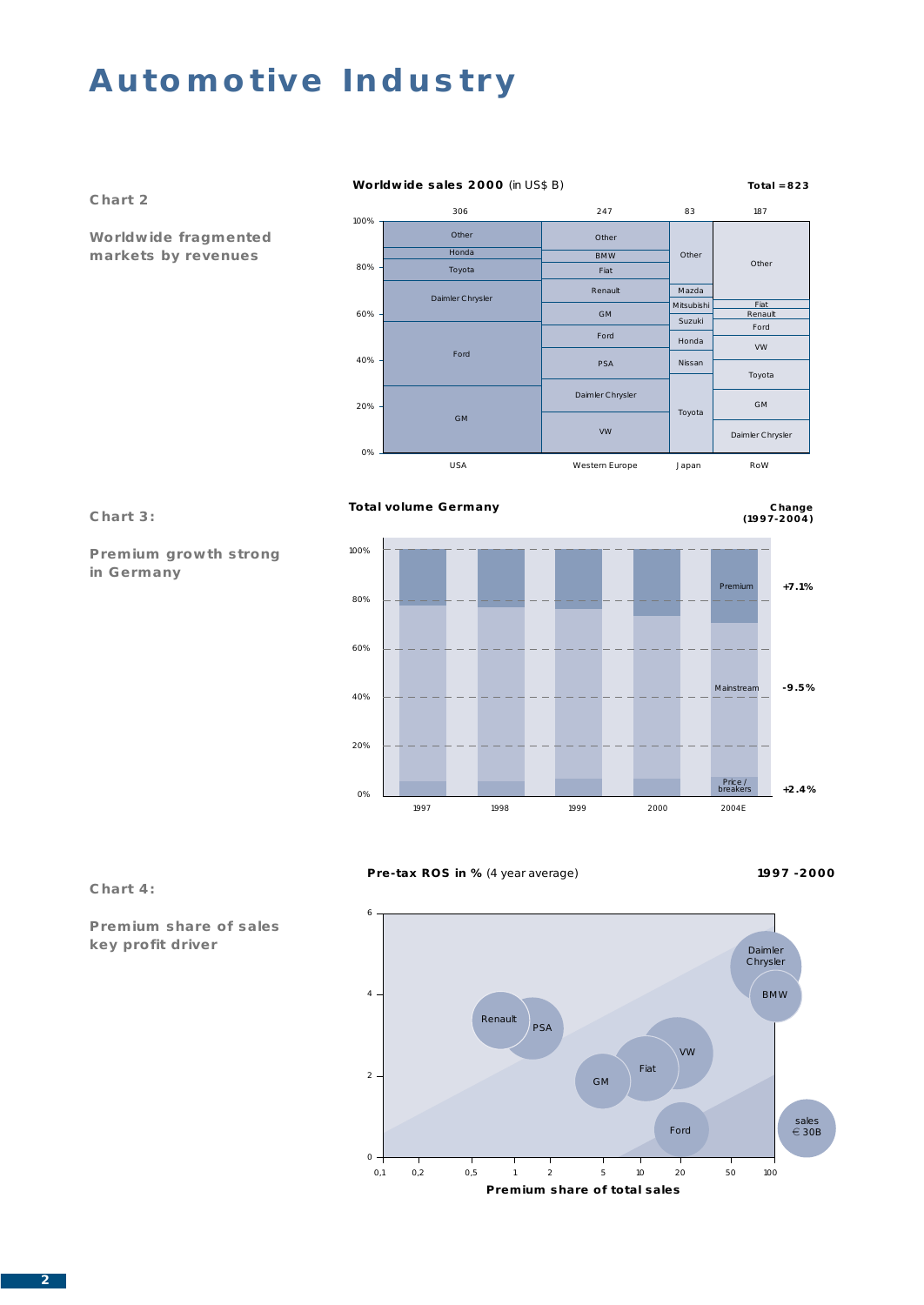Market fragmentation, which was still high in 2000 (see chart 1 and 2), will decrease further, as global groups drive consolidation and players with only local brand appeal are driven out. Europe will be the world's leading diesel market, because taxation advantages on both vehicles and fuel together with new environmentally friendly diesel technology will continue to link economic advantage and good conscience for the customer. Premium carmakers, the real winners since the early 90's, will gain market share and maintain their profit umbrella, leaving mass market producers with worries as to how to catch up in terms of R&D investment and marketing spending (see chart 3 and 4). The German market is likely to lead this trend in Europe, leading to the competitive position of brands such as BMW, Mercedes-Benz, Audi and Porsche.

Manufacturing and purchasing costs have been the major focus of the industry for too long. Whereas the above mentioned have been hit by waves of reorganizations, process redesigns and efficiency programs on the manufacturing end, as well as value managed relationships, system supplier networks and supplier tier structures on the purchasing end, the cost and revenue potential in marketing, sales and financing has been largely neglected. Marketing, sales and downstream overhead costs are accounting for approximately 35% of total OEM cost today. Small items, such as dealer advertisement campaigns, outbound logistics not paid by the customer, inventory financing support, as well as the core media and sales incentive budgets all add to this bill. Tapping the cost in blue collar parts

of the value chain was easy, but going through negotiations with a large number of independently owned dealer franchises or cutting down on white collar activities seemed too painful. For example, if automakers were to adopt a truly customer-driven perspective, they would embrace build-to-order concepts such as Dell's in the PC market. This move could help European OEMs alone to save some  $2-3B \in$  per annum in financing vehicles in transit or at the dealerships, by reducing average inventory from 60 to 10 days.

**Chart 5: Europe is still dominated by small dealerships**



#### **Average sales per dealer in numbers of cars sold (2000)**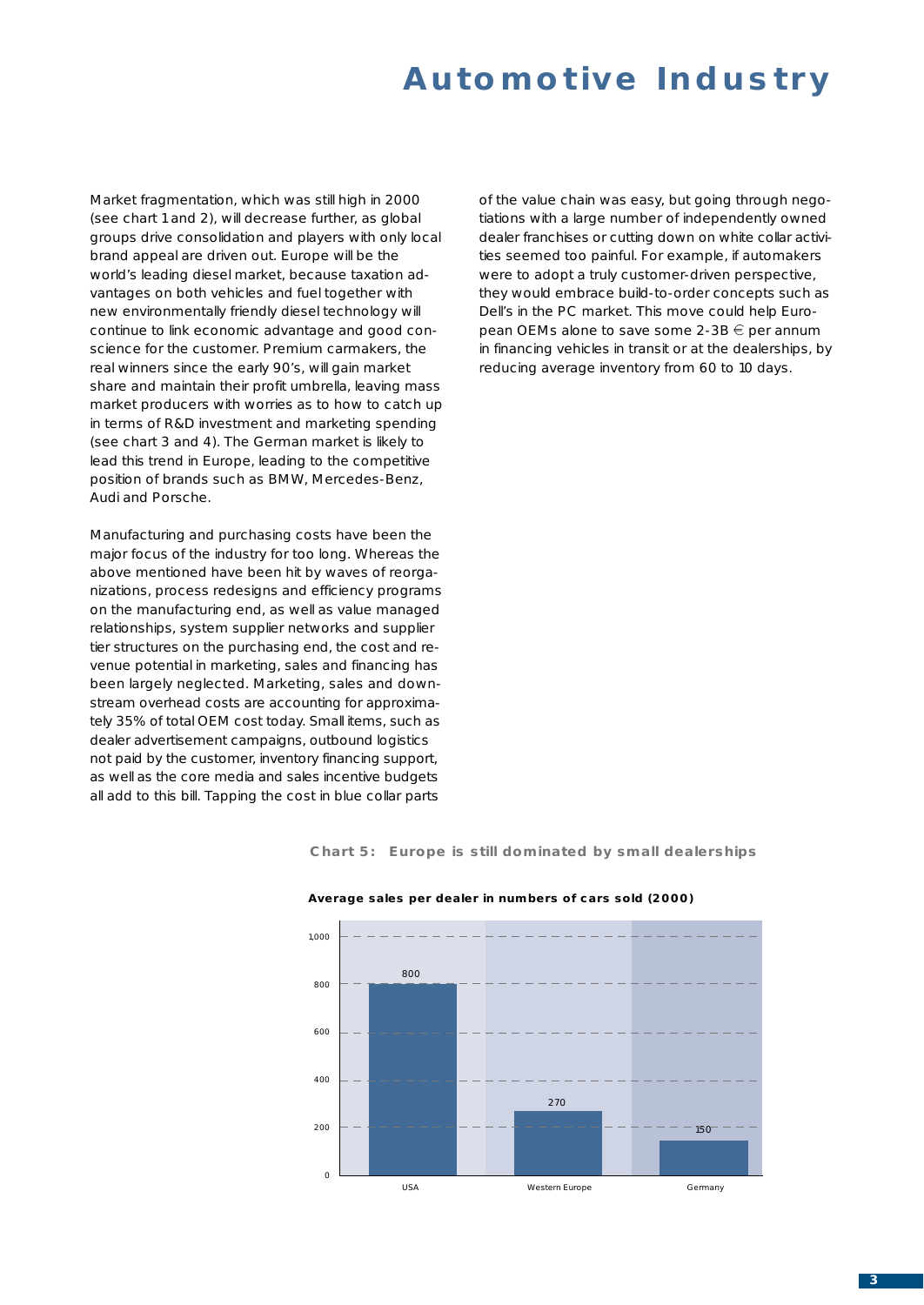

#### **Number and size of dealers by market**

**Total numbers of dealers = 37,427**











**of cars are financed or leased**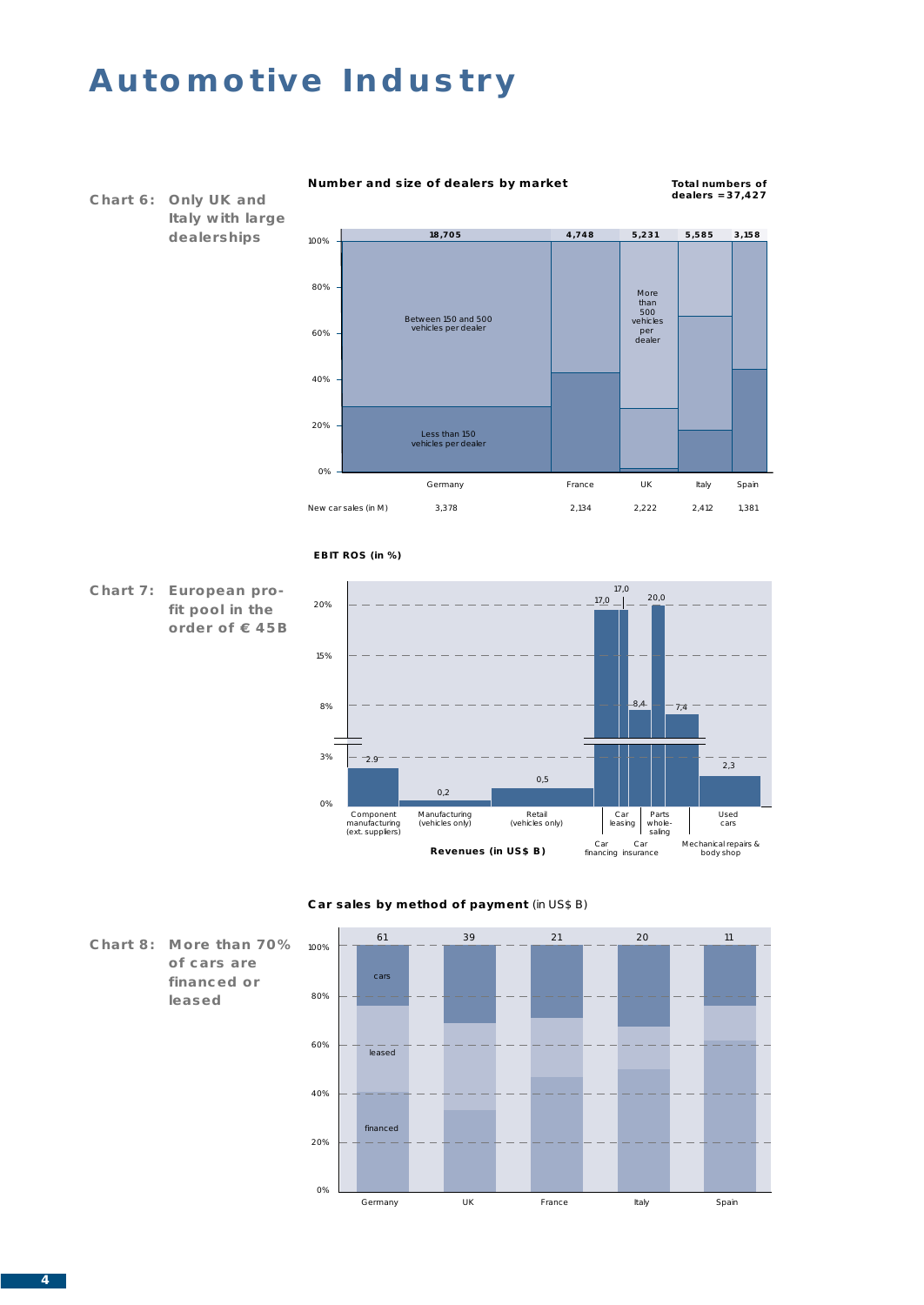**Downstream value chain elements out of direct OEM control tend to be "high hurt" areas**

In taking a closer look at the overall downstream activities, it becomes clear that (1) current pricing practices, (2) a profit focus on after sales and service by the dealers, and finally (3) the profit pool shift towards leasing and financing activities and away from manufacturing and selling cars are doing the most damage to OEM's position and financial health. All of these areas are unfortunately not under direct control of the automakers.

In most European markets, cars are sold through independently operated dealerships. Only few manufacturers have driven the concept of OEM sale centers as far as Mercedes and BMW in Germany, so that small family owned outlets are still the norm. Compared to US dealers, who sell 800 new cars on average per year, European dealers are still only about one third of this size (see chart 5). Only in the UK and Italy dealership concentration has reached a significant level (see chart 6). Large networks of dealers lead to intra-brand competition, with the dealers not trying to gain market share from competitors, but playing a zero-sum game among those of their own brand. While customer loyalty in Europe is decreasing in recent years, major OEMs still reach 60% and more return customers, further increasing intra-brand competition and forcing dealers into price cuts in order to keep customers. In Germany, restructuring of dealer networks has been very slow and still many premises look like garages rather than showrooms where 15,000  $\epsilon$  items are on sale.

Manufacturers have very limited knowledge – leave alone control - of how the actual price for the vehicle is negotiated and what the actual average transaction for a model is. Research suggests that by the time the customer arrives on premise at a dealership, he or she has gone through a 12 months decision cycle and has by now zoomed in on one to two vehicles/brands to choose from. This should help to close the sale easily based on meeting customer needs in the sales process and offering dealership services. Unsophisticated sales people as well as an array of discounts offered both directly and indirectly lead to inevitable price reductions. Since it is much easier to give up trade-in discounts, end of month registration kickers, additional options at no extra charge or a free first service than to stress the benefits of a vehicle and help the customer connect, sticker prices are loosing relevance. For the OEM, these trends

result in a painful loss of control over one of the 4 P's – Price!

#### **Financing and leasing with high profit potential**

While profit margins in the new car business at OEM and dealer are dismal, financing and leasing operating profits are usually in the 15-20% bracket (see chart 7). Furthermore, more advanced dealers are not using OEM bank offers to provide the financing, but cut into the OEM profit pool by arranging their own contracts. With now roughly 70% of all vehicle purchases either financed or leased, the profit pool is shifting (see chart 8) to far downstream. The development of financing and leasing in Europe can be characterized in different stages:

- 1. Until the mid 1980's, leasing was a substitute for bank financing of new car sales. It worked like a consumer credit and the acceptance varied heavily by geographical market. The dominant players were almost exclusively banks, with OEMs entering the segment later.
- 2. In a second stage, since the late 1980's, the product offer switched from a pure financial arrangement to bundling services, insurance and warranty contracts as well as organizing the exchange of parts after accidents. Operational leasing was born. This bundled offer called for different capabilities, opening the segment to many independent, but often bank-backed, players (e.g. PHH, GE, Lease Plan). Operational leasing was mainly targeting corporate fleets, a steadily growing subsegment of the new car sales market. While OEM leasing firms do well in Germany, the independent players dominate all other large markets in Europe. Banks are withdrawing, because they cannot handle risk aspects of full operational leasing (see chart 9).
- 3. The next stage is a likely adoption of operational leasing by selected segments of the retail market. By 2005, we assume first substantial influences on retail demand from this trend. Due to tax advantages, some European markets such as the UK and the Netherlands are already quite developed. The pure growth of both operational leasing as a whole, projected to be 10% per annum in Germany for example (see chart 10), as well as the increasing adoption by up-market customers will re-enforce the attractiveness of the segment.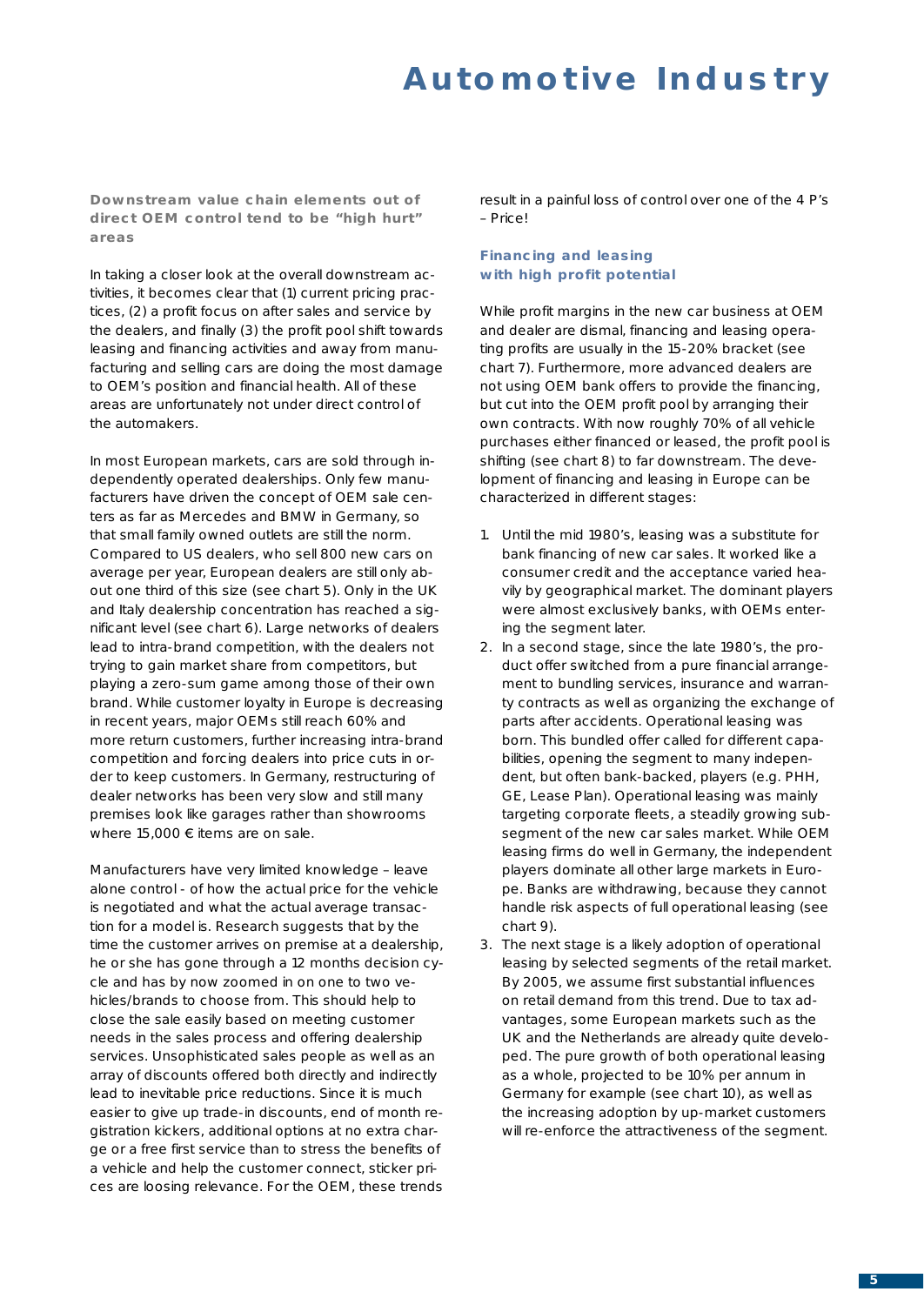**Chart 9:**

**UK and F leading operational leasing markets in Europe due to tax breaks**



#### **Chart 10:**

**Operational leasing fleet size** (in K vehicles)



**Strong growth of operational leasing in Germany**

### **Chart 11:**

**After-sales is the most profitable dealer business**

### **Dealer revenue and profit mix (in %)**



### **Operational leasing players 1999 by volume** (in US\$ M) Total = 3,76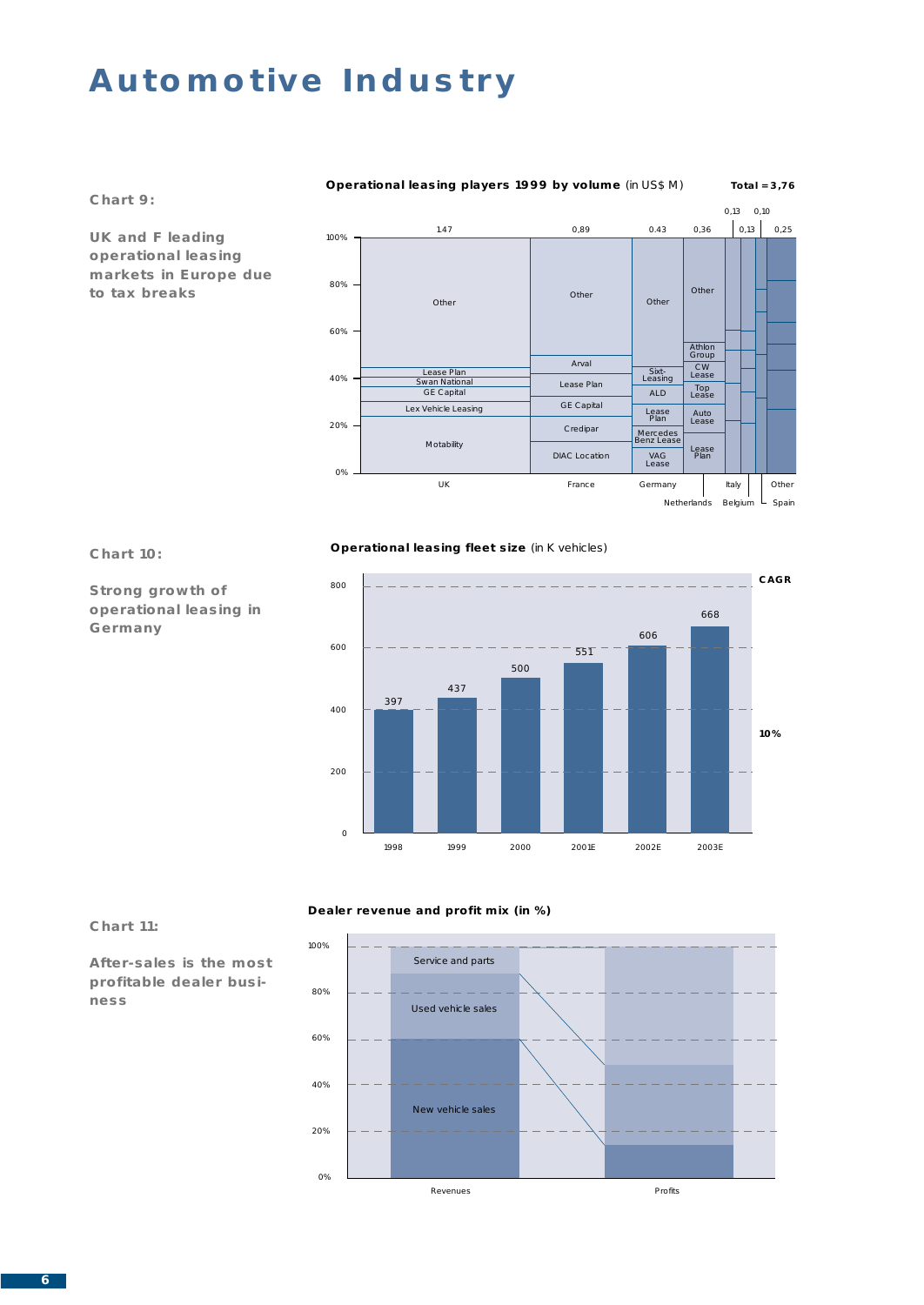Finally, it is the deteriorating market position of OEM dealers position in the after sales and service segment that hurts the carmakers. OEM dealers are rapidly losing ground to quick service stations and nonfranchised service chains such as Pit Stop. After an initial period of 2-3 years of ownership, more and more customers switch to non-OEM service providers. The non-OEM share for standard services such as replacement of tires or oil change is dramatically increasing. But since OEM dealers heavily rely on services and parts for their profits, their capability to invest in the OEM brand locally is diminishing (see chart 11). The substitution of OEM parts is also fully underway, with non-franchised service chains promoting functionally equivalent parts rather than original brand name parts. Some of the lost revenues in parts might kick back through operational leasing agreements with key independents. However, these profits will neither go to dealers nor to automotive OEMs but rather to the leasing company. And even in Germany, where OEM service and parts penetration is still at the high end, the odds are now reversed: 28,000 independent service stations are competing against approximately 20,000 OEM dealerships.

**Volume down, profit potential low – and still further negative impacts down the road**

As if volume slowdown and profit decrease were not hard hitting enough by themselves, the European car industry is facing further headaches. Likely changes in the block exemption in 2002, increasing price transparency through introduction of the  $\in$  also in 2002 and emerging new business models will make the market even more competitive.

End of year 2000 price index comparison suggests that prices in the UK and Germany will come down (see chart 12). If British and German prices would drop by 10 and 4 percent respectively, most OEMs in the European market would barely reach break-even. The combined impact would be a loss of more than  $4.5B \oplus$  in revenues and an almost equal loss in profits. This is half of the estimated OEM profit pool in 2001. However, prices are unlikely to flatten out completely, because of different specifications and line-ups for different markets as well as different option take rates on customized vehicles. On the other hand, internet offered configurations are also driving prices down.

**Chart 12: Still room for lower list prices**



#### **European price index 2000**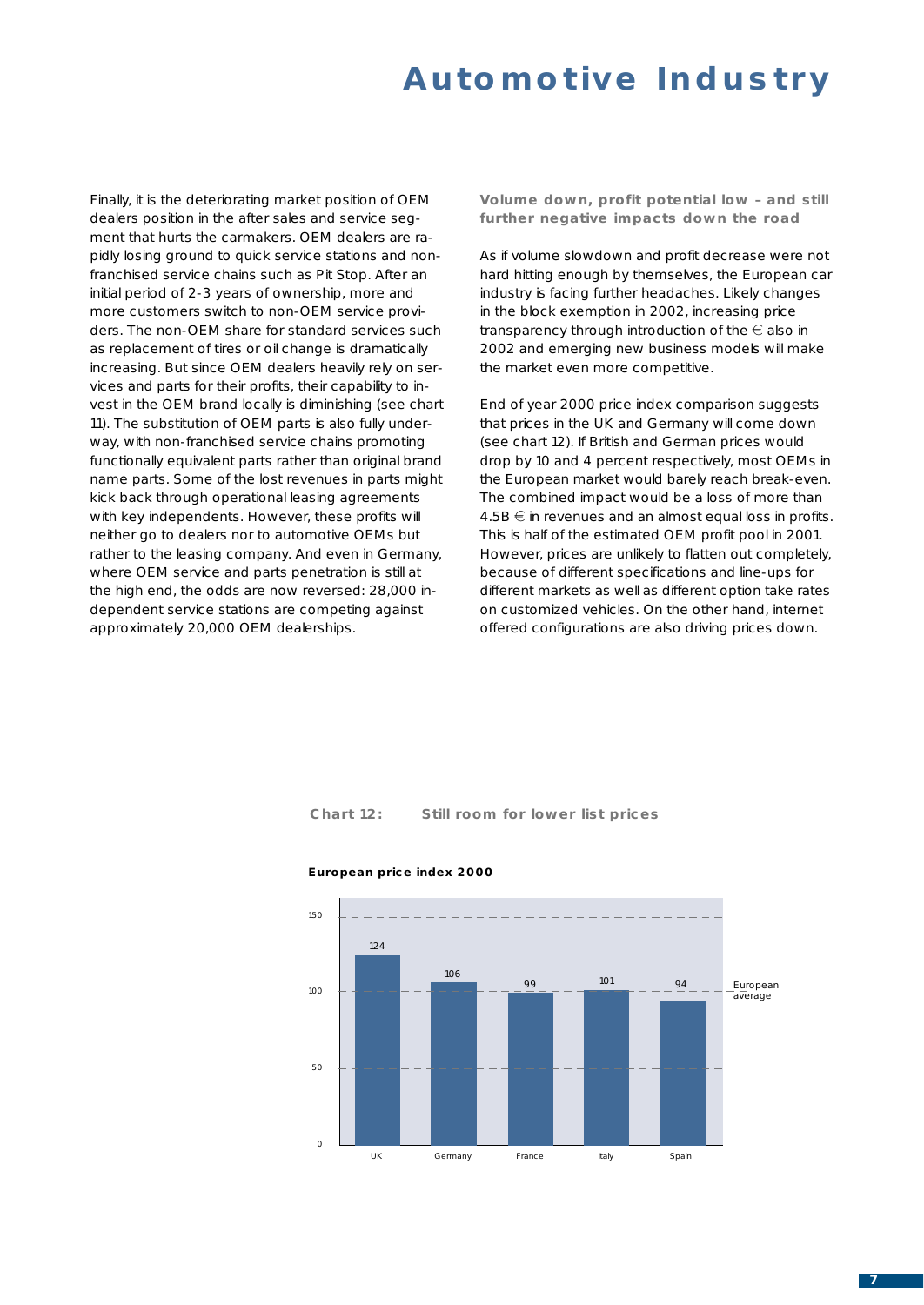In 2002, EU commissioner Mario Monti will change the laws on block exemption. While the three scenarios, (1) abolition, (2) amendment, and (3) prolongation, are evident, the likely consequences are not as easy to anticipate. For each of the scenarios, our experience suggests the following key outcomes:

- 1. In the case of abolishing block exemption altogether, weak OEM brands will face multiple challenges: deterioration of transaction prices and residual values, increasing loss of control of point of sale communication and product placement, strong purchasing power concentration of classic retailers and potentially emerging multi-brand new car resellers
- 2. In the case of amendment to the existing block exemption regulation, we see exclusivity in brand and geography dimension fall. Brand strength is then becoming ever so much more important, since a strong product/name plate brand portfolio combined with a healthy new model pipeline is best incentive for dealers to continue to work with OEMs. Nevertheless, dealer network restructuring will become necessary. One option might be the complete separation of new car sales and service point premises
- 3. In the unlikely case of prolongation, the core inefficiencies of the existing retail network might be veiled for some time longer. However, OEMs would still not be able to afford doing business through unprofitable dealers taking away from their brand. Taking a lesson or two from consumer products companies such as Sony, Gucci, Bang & Olufsen or mass retailers such as Aldi and Walmart, car makers need to be developing a set of value propositions for both their target customer groups and their selected distribution partners: an exclusive up-market, a mainstream retail market, and a wholesale mass market value proposition will be the main categories for doing business in this new environment.

#### **New segment and business models offer growth potential**

In the financing and leasing segment, by 2010, the concept of full operational leasing could be enlarged to offer integrated mobility concepts, e.g. flights, rentals, taxi and limo services, different cars by season, type of use and occasion, or just for transportation of guests. This would provide travel agencies and car rental companies with an opportunity to leverage their know-how to enter the market. Given the high importance of risk management capabilities, insurance companies more so than banks might be the natural contenders from the financial services side. AXA for example is testing leasing activities in France ("auto sans soucis"). Another adjacent segment could be in the used car finance segment, where VW group is considering activities to secure residual values and keep used car markets operating smoothly as higher volumes from rental firms are crowding out new car demand.

Finally, it is the potential substitution of business models in the downstream activities that will have a substantial impact on the automotive industry. Currently integrated functions of European dealers will be unbundled and new players such as all-brand high quality service stations, used car supermarkets combining internet catalogue and offline delivery, multibrand new car retailers, alliances of carmakers and high street retailers even for mass market brands etc. All of these will have two effects: (1) the proliferation of existing branding practices, distribution networks and after sales concepts will accelerate and (2) brand and nameplate portfolios, distribution value propositions adopted to the target positioning as well as an innovative channel management will become the key success factors for a commodity product on wheels.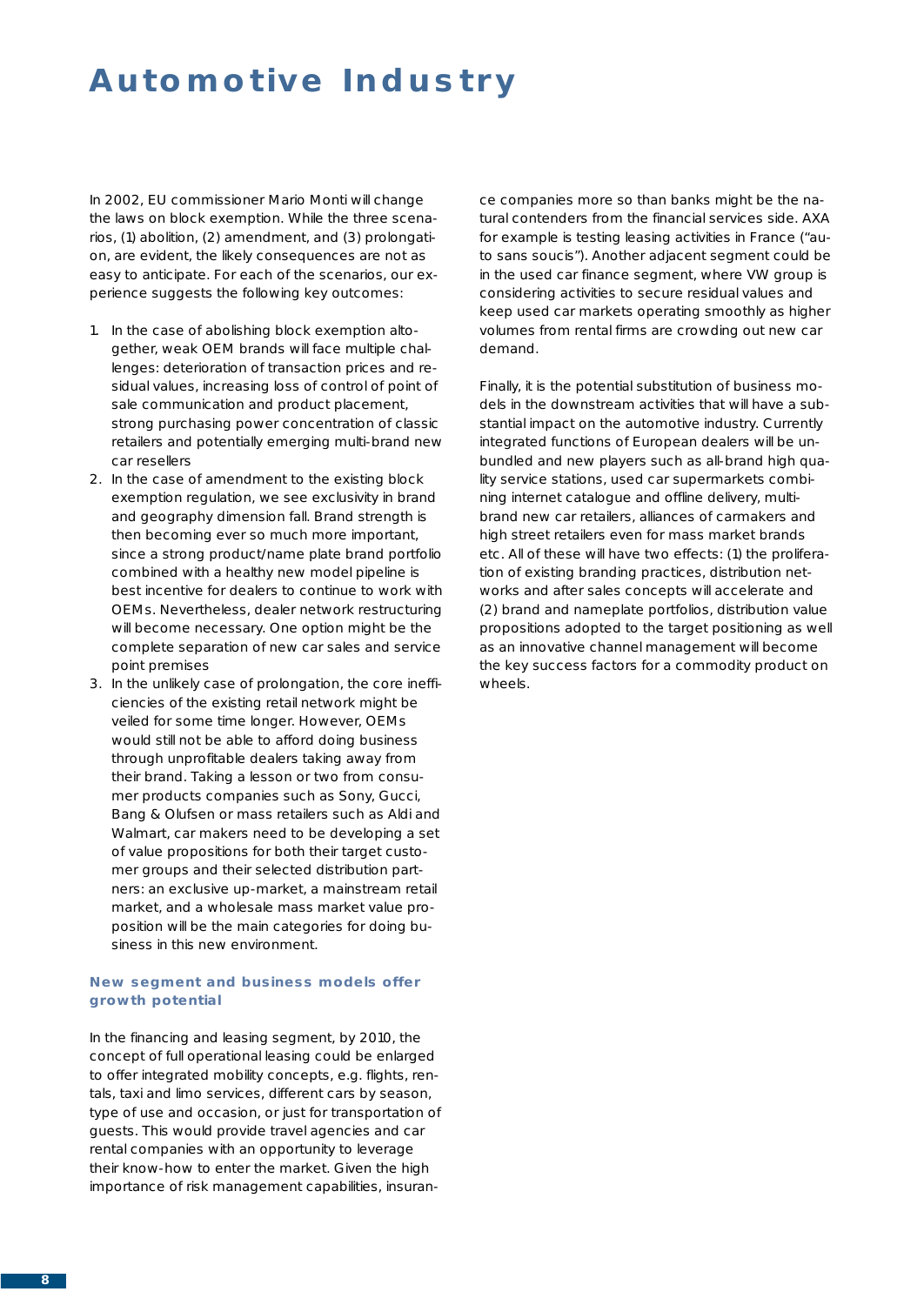**"Sure it's expensive, but look at the quality, honey. And also, they are so nice in the store"**

It is the very early and late stages of the automotive value chain (product development, brand position and distribution channel management) that can create competitive advantage over the medium to longer term. Product development has to be based on a deep understanding of current customer values and needs as well as the future development of current customer target groups. The ability to detect and to develop new crossover concepts and segments to fill "white spaces" will become the key driver of carmakers' profitable growth. In an upcoming Bain & Company thought piece, we will explore this area further. While the two other elements, brand and distribution, are more closely linked to marketing activities, studies are indicating that more than 60% (60% in Asia and almost 75% in Europe) of brand strength is driven by product perception. Therefore, product development is the single largest driver of brand position and brand strength.

### **Gap between strong and weak brand widening**

Two aspects of branding and portfolio strategy have dominated the discussion over the last years: (1) group-wide management of manufacturer brands (e.g. VW group with Seat, Skoda, VW and Audi plus niche brands such as Bentley) and (2) manufacturer management of product brands (e.g. Ford Ka, Fiesta, Focus, Mondeo, Cougar, Galaxy). The first is a portfolio approach to managing development costs across product platforms and to reduce purchasing as well as manufacturing costs. The second has to assure that actual product brands match customer targets and provide an opportunity to meet these over the entire life cycle of a customer, trading him or her up to the next vehicle category.

Facing the changes in block exemption, we see the gap between strong and weak OEM and product brands widening. Strong OEM or product brands can be part of relatively weak group brands (e.g. Alfa Romeo or Ferrari/Maserati within Fiat group) and enable manufacturers to approach the customer differently. Strong brands are not only more likely to build a sustainable customer pull and thereby support the viability of exclusive distribution through solid sales volumes. They also allow for a differentiated marketing by events and a co-branded distribution through high price retailers. In a couple of years, the overall marketing approach of Porsche, BMW, Mercedes, and Audi might be more similar to LVMH and Gucci's than to VW, Opel, Renault or PSA. Own showrooms in high street locations will be complemented by catalogue sales through Harvey & Nichols as well as sales in upmarket department stores (e.g. Quartier 206, Galleries Lafayette). If this trend materializes, manufacturers still need to build a reseller value proposition and third party concepts to reach their full potential. Strong brands will also be the driving factor behind individualized communication and true customer relationship management, initiating a virtuous communication circle: strong brands attract affluent customers who provide comments and feedback to develop even more targeted and attractive products thus strengthening the brand further leading to yet even more customer pull and loyalty.

Weaker OEM and product brands will be entrenched in a wholesale and supply push logic and will have to undergo yet a another cruel restructuring once under pressure from low margin retailers. Category management has strengthened the large retail chains to deliver customers (at least) the product they want plus additional choices. Margins for automotive OEMs will shift to retailers. Carmakers' brands in the "cheap and convenient transportation" category will quickly loose remaining brand value and will have to cope with ongoing price point communication at the point of sale. Lessons from fast moving consumer goods suggesting a two-brand-strategy of manufacturer and distributor brand could be applied in this scenario.

#### **Multi-Distribution Channel Management as key success factor**

OEMs will also be forced to use and manage a wider range of channels. The Internet is likely to remain a limited source of business in the retail segments of the market. While configurators are already introduced into the market, they still serve information gathering purposes rather than driving sales. At GM in North America, 40% of people are already using the Internet for collecting information. But even very attractive models exclusively offered on the net have reached only limited sales volumes in Europe. We therefore disagree with those studies projecting a massive switch of demand to the Internet. The only major impact is yet another round of decreasing list prices due to increasing transparency. For the internet sales, OEMs will still keep margins through savings in distribution and dealer costs, however the internet price pressure will lead to a solid and not only temporary decline in average retail prices across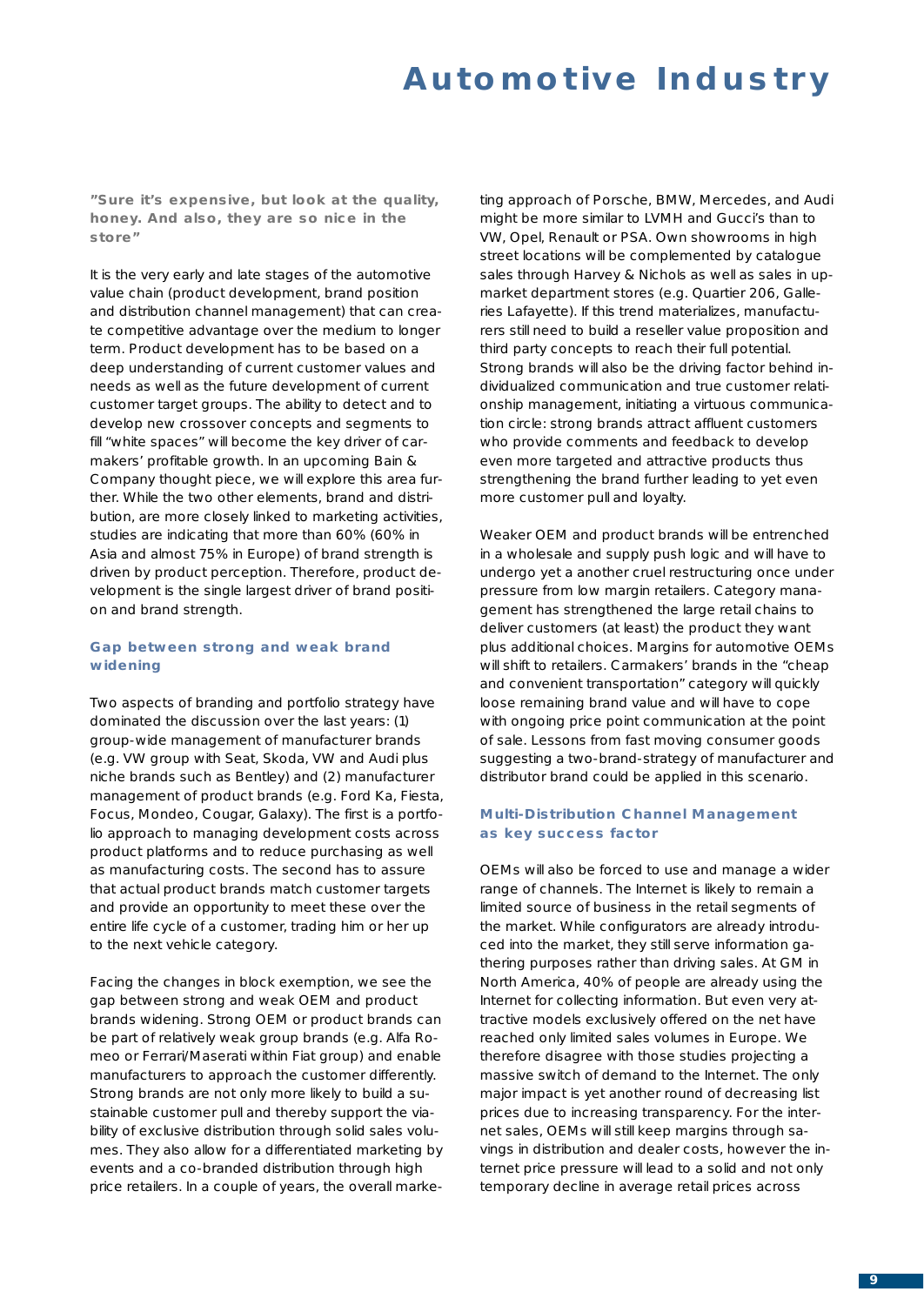channels. Having said this for the retail segment, we see differences to approaching fleet and rental customers. As ordering fleet cars is a major procurement process to these customers, web-enabled processes will deliver the same benefits as in other supply chain processes here. Recent research conducted by Bain & Company suggests that only 3-5% of retail sales will actually be made over the Internet by 2004. However, up to 25% of fleet business might shift to online purchasing processes. It is again only strong brands that might walk away with a real benefit by using the Internet as their key enabler for "oneto-one" marketing activities.

Franchise dealerships and OEM-owned dealerships are very likely to remain the single most important channel. Facing the challenges it will be key for OEMs to assure a higher level of professionalism of dealership management in designing local promotions, actively trading retail customers up and in tailoring the product offer to local demand where required. While OEMs have cut down their dealer networks quite a bit already, they will have to accelerate this process to increase the miserable 0.6% ROS that e.g. German dealerships were making in 2000. Recent efforts are visible across Europe:

- VW announced to cut yet another 400 to 500 dealers in Germany
- Opel has announced a similar restructuring in its German network
- Ford has reduced the number of main dealers in France from 300 in 1996 to 160 at the beginning of 2001. The target is 130
- Porsche cut its German network from 350 dealers 15 years ago, when still sharing distribution network with Volkswagen, to only 78 today. While customers are more sophisticated, they don't mind longer distances to the dealership as long as product, service and quality of relationship are doing their job.
- Mercedes has sent 158 UK dealers the pink slip with intentions to replace them with 35 regional dealerships (market area concept) under direct Mercedes influence.

While the rationale for larger dealerships is clear from a profitability point of view, OEMs might interestingly be creating the monsters of their future nightmares today. Too many still don't seem to have a strategy for dealing with these larger and thus more powerful partners in the future. Only few have deeply explored OEM operated dealerships. Besides BMW and Mercedes-Benz, it has been Renault – for a long time the most competitive non-German carmaker in Europe

and "import champion" into the German market – that propelled this approach. If retail quality needs to be improved to still deliver the vast majority of volumes sold, OEM operated dealerships make sense to cover the investment in premises, car park for test drives and local brand communication. They also enable OEMs to manage the actual consumer paid price at the point of sale much better and drive the vehicle mix up where possible. In addition, own outlets are probably the easiest way for OEMs to integrate online sales and offline delivery, service, and customer retention.

Potentially new non-exclusive, multi-brand resellers will enter the European market from the US probably using the UK as a European test market. Examples in the US include both a multi-brand and direct approach, e.g. Autonation or sell-by-tel. Also, the classic retailers will not wait for OEMs to develop a value proposition for this channel, but will move ahead using price point teasers such as already seen in the cases of Daewoo in the UK and Fiat Punto in EDEKA promotional sales in Germany. The polarization of retail quality will continue to strengthen car supermarkets, selling based on price and immediate availability, and branded retailers, selling cars as luxury goods in a more sophisticated environment. Commoditized weak brands will be the early pray becoming teaser items in retailers' point of sale communication. Eventually, these OEMs might only be producing the metal boxes for a new sort of theme retailers like the DIY shops in the construction segment. A lot of the accumulated pride of a 100-year-old industry would be erased in this process. So it is definitely time to start moving.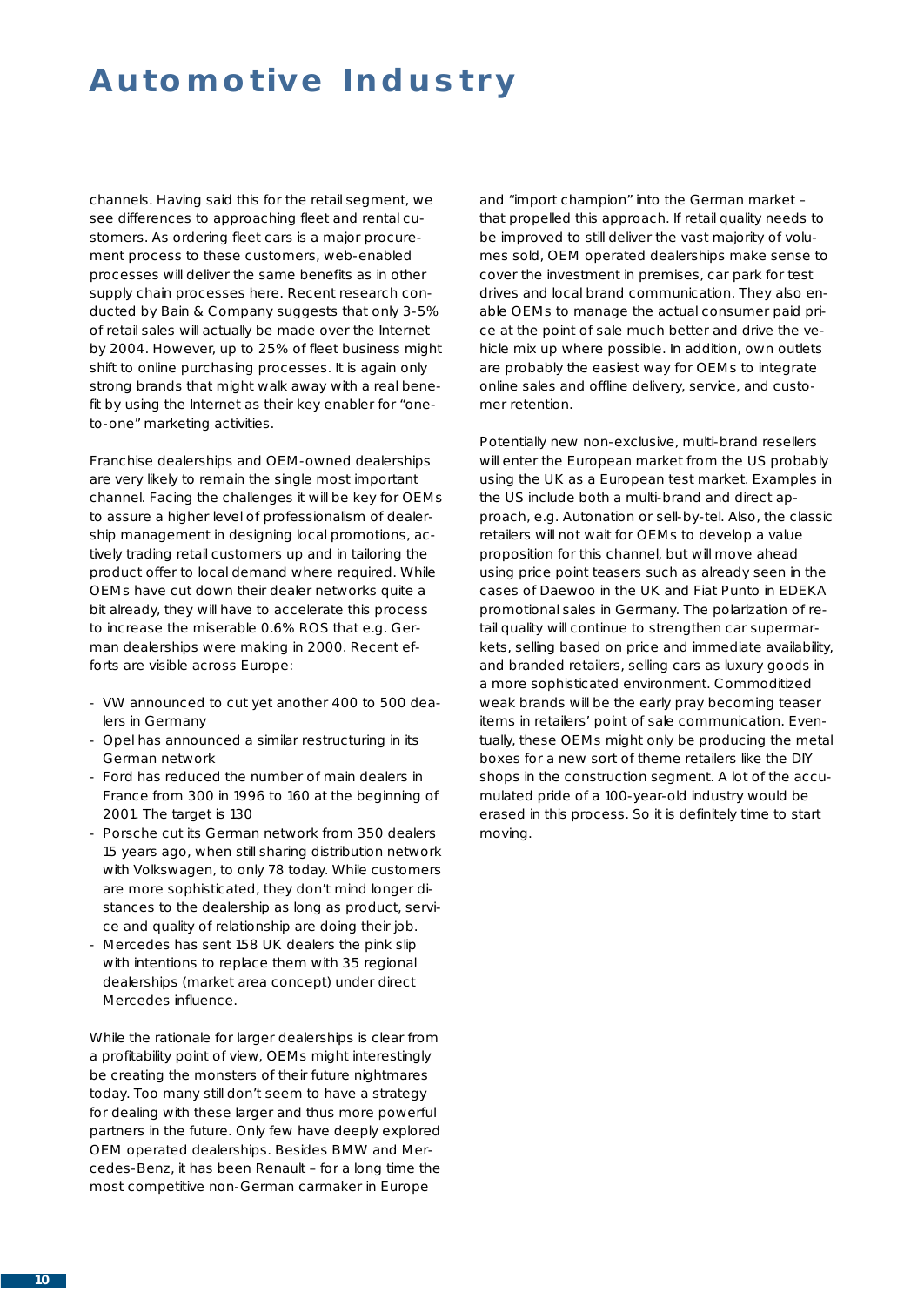**All at once and right away – a lesson or two to learn from luxury brands, consumer electronics and fast moving consumer goods**

Luxury brands, consumer electronics manufacturers and consumer goods companies are all focusing on doing a lot of things right in a parallel rather than in a sequential way: customers are driving new product ideas, while multiple channels are used to sell primary and secondary, original and licensed products, this season's and last season's fashion or simply different design styles of the same product with large price spreads to individual target groups. While automotive OEMs have improved their understanding of the customer to some degree, they are still a far cry from moving at the speed of consumer goods companies. Some of this is due to product development cycles of still 36 to 45 months from concept to launch. But what OEMs seem to ignore is the power of working with strong independent retailers to develop a deeper understanding of the customer *and* investing in their own brand strengthening distribution channels at the same time. Building on the key success factors of strong OEM and product brand and delivering cars through a multitude of very different channels will determine winners and losers in an industry facing five tough years. The answers are likely to be found outside the box!